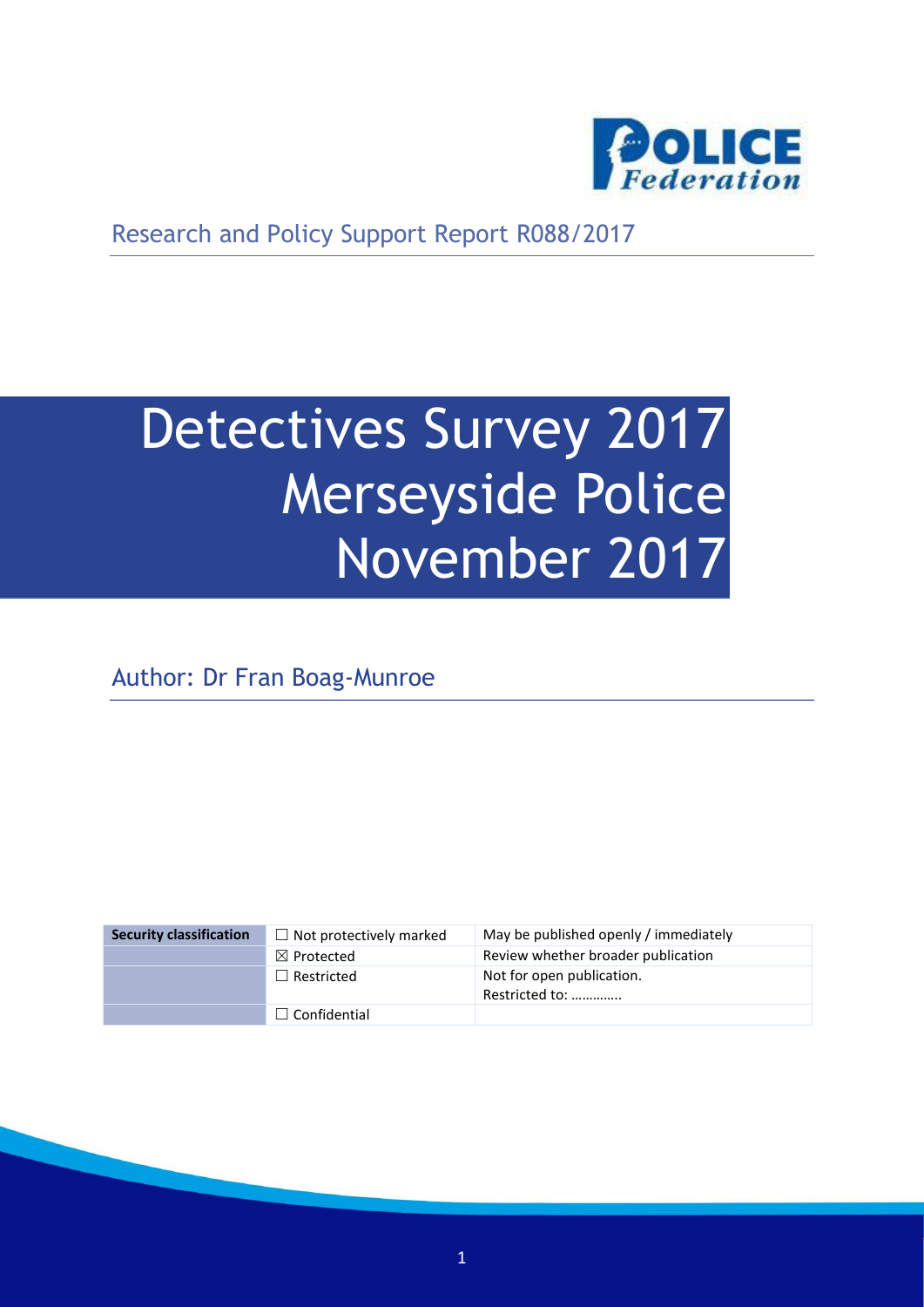#### **INTRODUCTION**

This report provides a summary of responses to the PFEW National Detectives Survey received from respondents in Merseyside Police in 2017.

Some of the questions asked in this year's survey were the same as in the 2015 National Detectives Survey; this allowed us to monitor any changes since the last time the survey was conducted. Other questions were new to 2017, to be able to look in more detail at the context in which detectives are currently working.

Where appropriate, details of average responses for the police service as a whole are also presented, differences between the national and local responses have not been tested statistically and therefore any differences reported are for guidance only and must be treated with caution.

#### **RESPONSE RATE AND RESPONDENTS**

The National Detectives Survey 2017 opened on 1st September 2017 and closed on 24th September 2017. During this time, detective officers were invited to attend via the Police Federation's National Membership Database, as well as via local Joint Branch Boards and the National Detectives Forum mailing list.

**91 responses were received from detectives in Merseyside Police**. There is still no accepted measure of the total number of detectives in England and Wales. It is therefore not possible to calculate a definitive response rate for the survey as a proportion of the total number of detectives. However, for comparison the number of responses received within Merseyside Police was higher than when this survey was last conducted in 2015, when 88 responses were received.

#### **IMPACT OF SERVICE CUTS**

**66% of respondents within Merseyside Police said that service cuts have had a major impact on their morale**; this was higher than the national average, where 56% detectives said that service cuts have had a major impact upon their morale.

In addition, **40% of respondents within Merseyside Police said service cuts have had a major impact upon their physical health and wellbeing, whilst 35% said that service cuts have had a major impact upon their mental health and wellbeing**. For comparison, in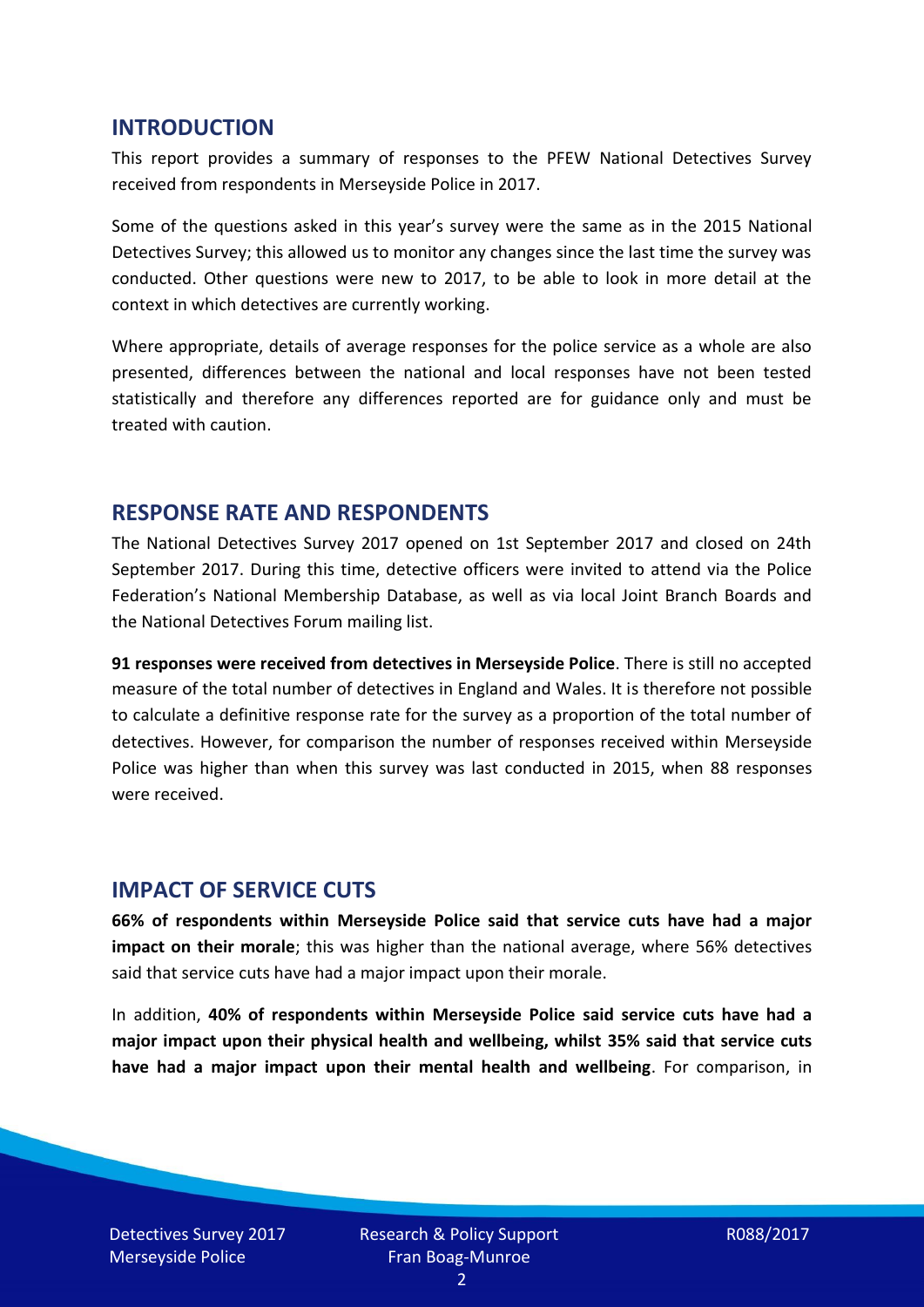England and Wales as whole 27% of detectives said that service cuts have had a major impact on their physical health and wellbeing and also on their mental health and wellbeing.

| How, if at all, have<br>service cuts affected | No impact | <b>Minor impact</b> | <b>Moderate</b><br>impact | <b>Major impact</b> |
|-----------------------------------------------|-----------|---------------------|---------------------------|---------------------|
| Your morale                                   | 3%        | 10%                 | 21%                       | 66%                 |
| Your physical health and<br>wellbeing         | 9%        | 19%                 | 33%                       | 40%                 |
| Your mental health and<br>wellbeing           | 11%       | 22%                 | 32%                       | 35%                 |

**82% of respondents in Merseyside Police said that service cuts have substantially increased their overall workload; 70% said that service cuts have substantially increased how fatigued they feel; and 68% said that service cuts have substantially increased how stressful they find their jobs**. Comparison of these proportions in Merseyside Police to England and Wales as a whole can be found in the table below.

|                                    | <b>Merseyside Police</b>                                | <b>England and Wales</b>                                |
|------------------------------------|---------------------------------------------------------|---------------------------------------------------------|
| Your overall workload              | 82% substantially increased<br>(13% slightly increased) | 62% substantially increased<br>(32% slightly increased) |
| How fatigued you feel              | 70% substantially increased<br>(22% slightly increased) | 53% substantially increased<br>(38% slightly increased) |
| How stressful you find your<br>job | 68% substantially increased<br>(20% slightly increased) | 49% substantially increased<br>(41% slightly increased) |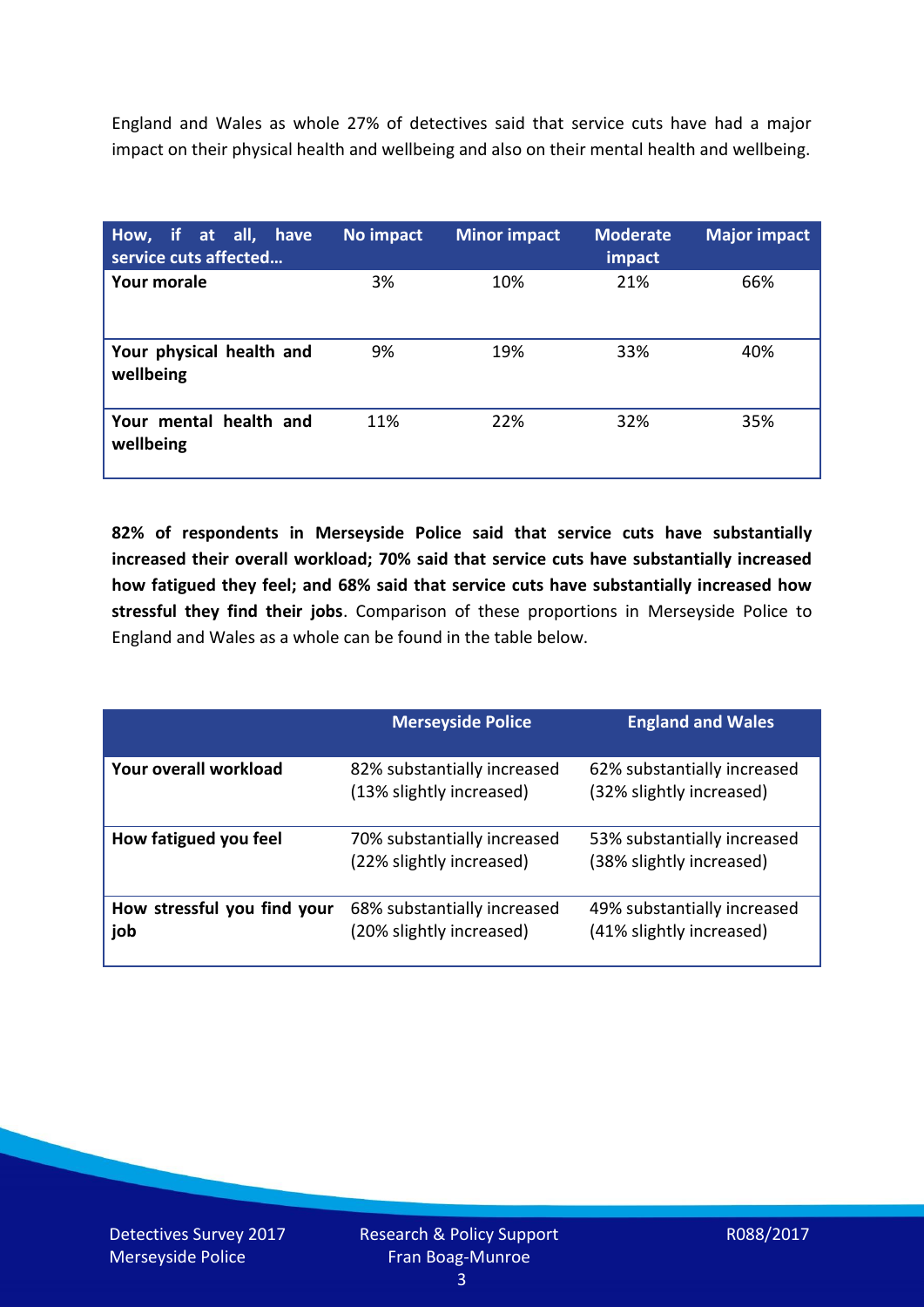## **WORKLOAD AND JOB DEMANDS**

**87% of respondents in Merseyside Police said that their workload in the last 12 months was either too high or much too high**. This is higher than the national average - in England and Wales as a whole, 76% of respondents said that their workload had been too high or much too high in the last 12 months.

13% of respondents in Merseyside Police said that their workload enabled them to provide the service needed to victims either most or all of the time; this compares to 27% of detectives in England and Wales as a whole. **The proportion of respondents in Merseyside Police who said that their workload enabled them to provide the service needed to victims either most or all of the time has decreased since 2015** when 28% of respondents felt that they could provide the service needed either most or all of the time.

In addition, 12% of respondents in Merseyside Police said that their workload enabled them to provide the service needed to witnesses either most or all of the time, in comparison to 22% of detectives in England and Wales overall. **The proportion of respondents in Merseyside Police who said that their workload enabled them to provide the service needed to witnesses either most or all of the time has decreased since 2015**, when 30% of respondents felt that they could provide the service needed either most or all of the time.

| Does your workload enable<br>you to provide the service<br>needed to? | <b>Never</b> | <b>Sometimes</b> | Most or all of the<br>time |
|-----------------------------------------------------------------------|--------------|------------------|----------------------------|
| <b>Victims</b>                                                        | 19%          | 68%              | 13%                        |
| <b>Witnesses</b>                                                      | 22%          | 66%              | 12%                        |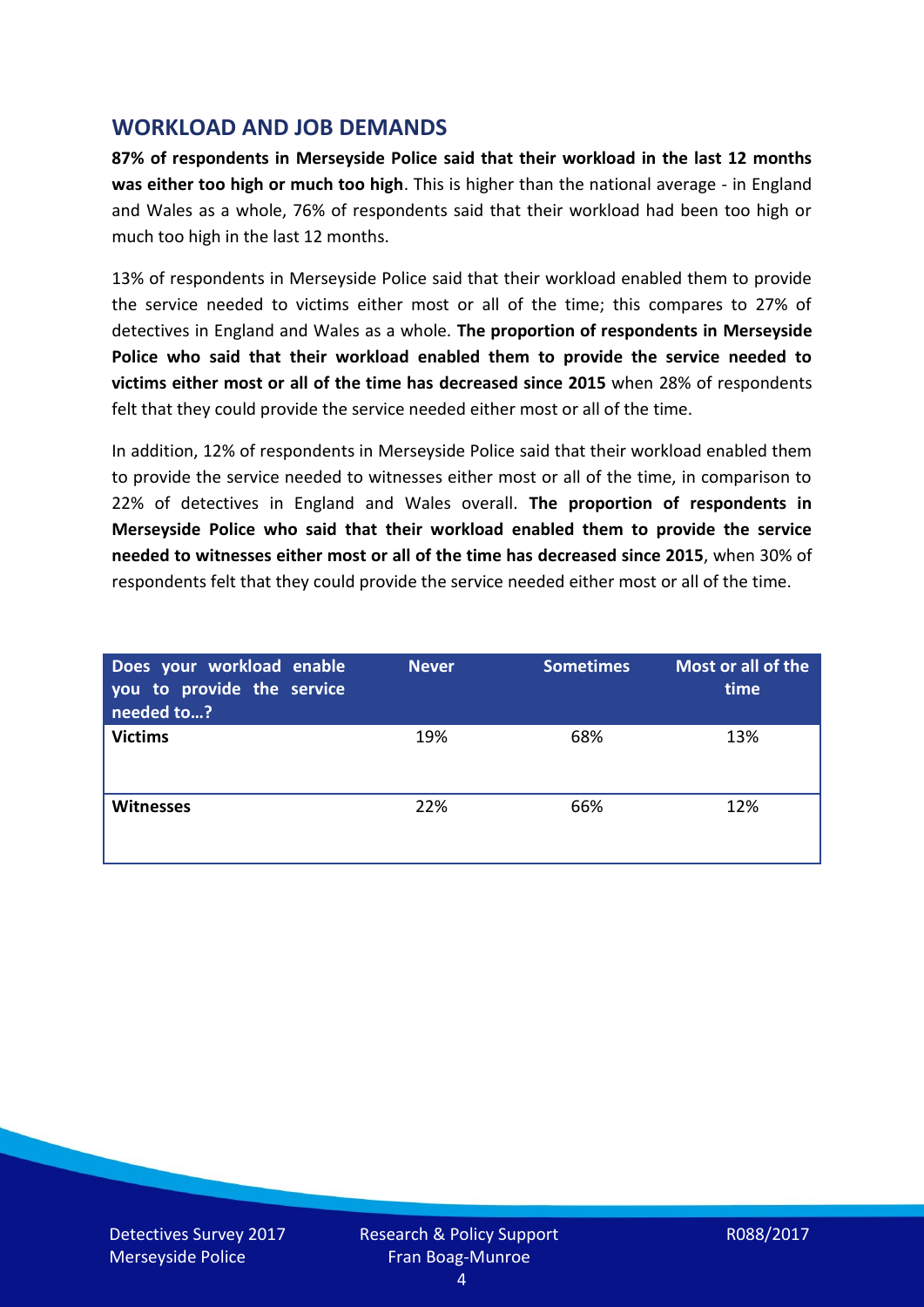## **JOB RELATED STRESS**

In Merseyside Police, **57% of respondents said that they felt emotionally drained from work either most or all of the time**. Nationally, this proportion was 48%. The proportion of respondents in Merseyside Police who said that they had felt emotionally drained from work either most or all of the time has increased since 2015, when 43% of respondents said that they felt emotionally drained from work.

**71% of respondents in Merseyside Police said that their job was either very or extremely stressful**. This is the proportion of respondents who, in effect, report a non-diagnostic case of work-related stress within Merseyside Police.



In England and Wales as a whole 48% of detectives reported a case of work-related stress. Therefore **the proportion of respondents in Merseyside Police who reported a case of work-related stress was higher than the national average**. The reasons given by respondents in Merseyside Police for why they found their job stressful are presented below.

Detectives Survey 2017 Merseyside Police

Research & Policy Support Fran Boag-Munroe

R088/2017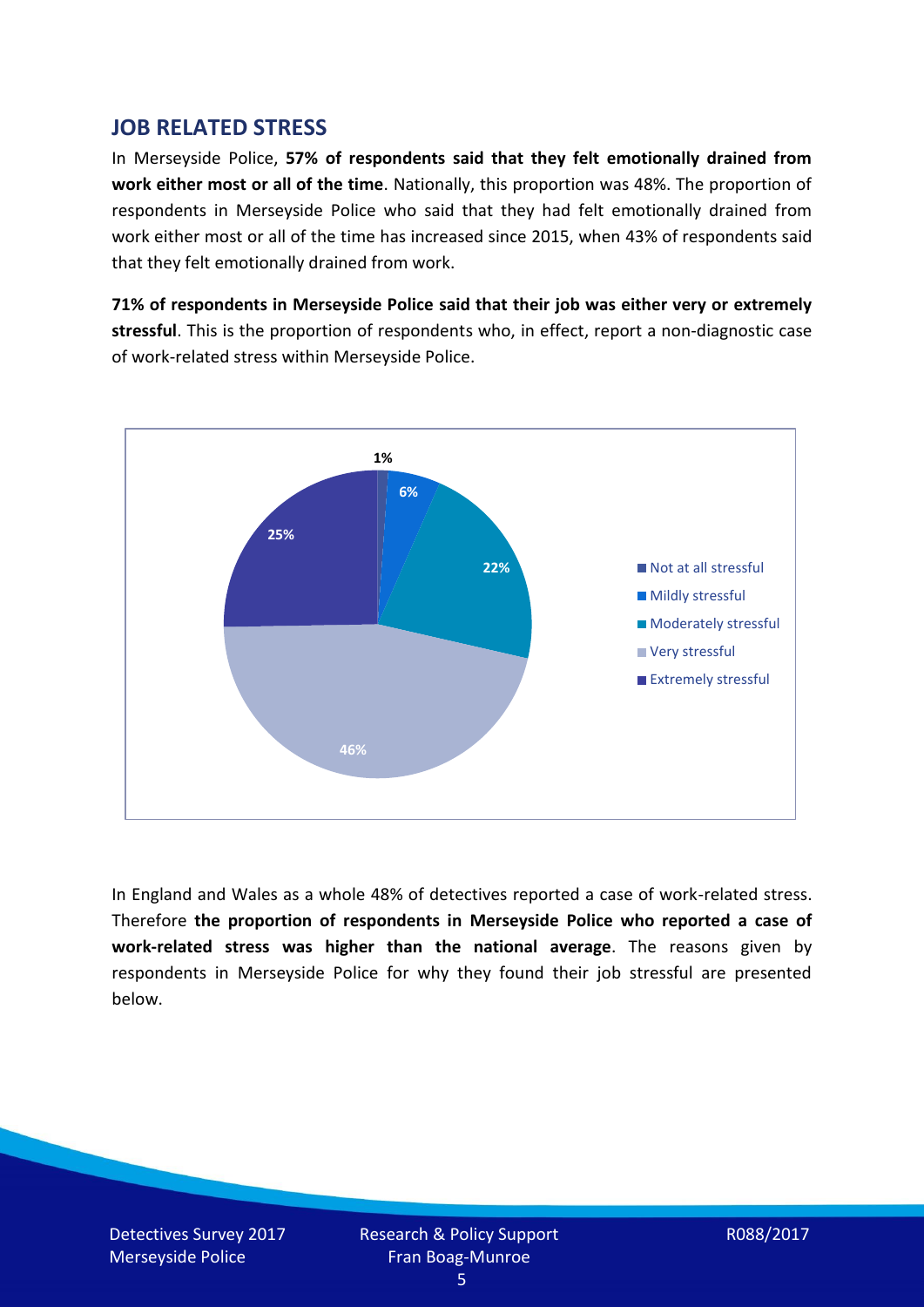| My job is stressful because                                                                | <b>Proportion</b><br>agreeing or<br>strongly<br>agreeing in | <b>Proportion</b><br>agreeing or<br>strongly<br>agreeing in |
|--------------------------------------------------------------------------------------------|-------------------------------------------------------------|-------------------------------------------------------------|
|                                                                                            | <b>Merseyside</b><br><b>Police</b>                          | <b>England and</b><br><b>Wales</b>                          |
| There are high levels of personal responsibility                                           | 96%                                                         | 93%                                                         |
| There aren't enough officers in my team/unit                                               | 96%                                                         | 86%                                                         |
| I feel like the general public and partner agencies often<br>have unrealistic expectations | 89%                                                         | 82%                                                         |
| The nature of my work is high-risk                                                         | 81%                                                         | 80%                                                         |
| I have a high workload                                                                     | 90%                                                         | 80%                                                         |
| There is frequent organisational change                                                    | 88%                                                         | 79%                                                         |
| My work is emotionally demanding                                                           | 71%                                                         | 71%                                                         |
| I don't have enough time to be able to do my job to a<br>standard of which I can be proud  | 82%                                                         | 70%                                                         |
| I am unable to meet all the conflicting demands on my<br>time at work                      | 84%                                                         | 69%                                                         |
| I am exposed to traumatic or distressing incidents and<br>material                         | 76%                                                         | 64%                                                         |
| I frequently have unrealistic time pressures                                               | 70%                                                         | 61%                                                         |
| There aren't enough opportunities for professional<br>development                          | 53%                                                         | 57%                                                         |
| I frequently have unachievable deadlines                                                   | 73%                                                         | 57%                                                         |
| I am often pressured to work long hours                                                    | 64%                                                         | 51%                                                         |
| My work-life balance is poor                                                               | 46%                                                         | 43%                                                         |
| I don't feel like I have enough support from<br>management                                 | 47%                                                         | 40%                                                         |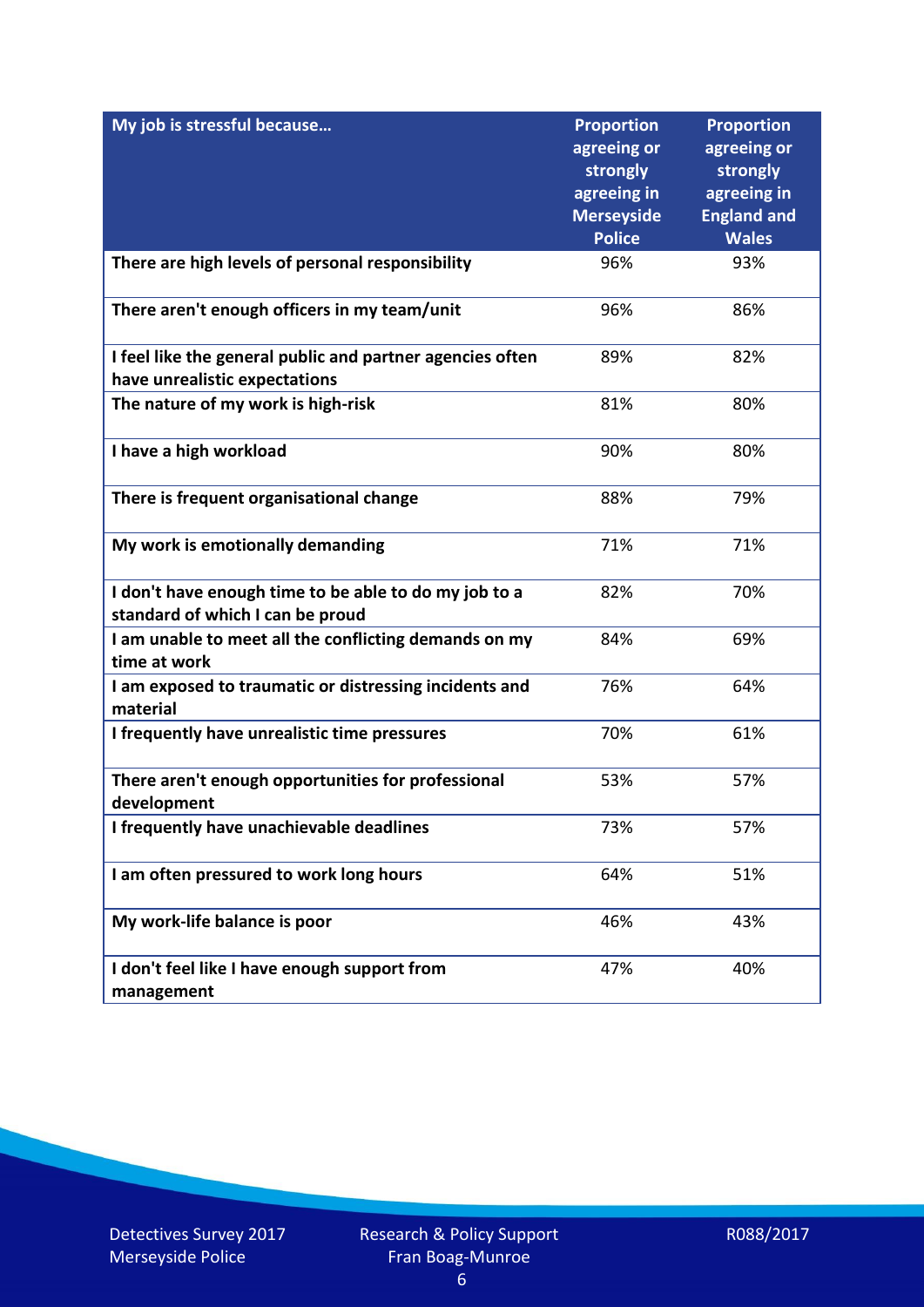# **ABSENCE AND ABSENCE BEHAVIOURS**

**Presenteeism** refers to a person attending work despite feeling that they should have taken sick leave due to their physical or mental health and wellbeing. **In Merseyside Police, 76% of respondents reported at least one instance of presenteeism associated with their physical health and wellbeing** in the last 12 months**; 56% of respondents reported at least one instance of presenteeism associated with their mental health and wellbeing**.

**Leaveism** refers to a person taking annual leave or rest days rather than sick leave for their physical or mental health and wellbeing. In the last year, **56% of respondents in Merseyside Police reported at least one instance of leaveism associated with their physical health and wellbeing**, whilst **36% of respondents in Merseyside Police reported at least one instance of leaveism associated with their mental health and wellbeing.**

Finally, **22% of respondents in Merseyside Police said that they had taken sickness absence due to their physical health and wellbeing** in the last 12 months. In addition, **11% of respondents said that they had taken sickness absence due to their mental health and wellbeing**.

Comparison of the proportions of respondents reporting presenteeism, leaveism and sickness absence in Merseyside Police with England and Wales as a whole can be found in the table below.

|                             |                                         | <b>Merseyside Police</b>              |                                         | <b>England and Wales</b>              |
|-----------------------------|-----------------------------------------|---------------------------------------|-----------------------------------------|---------------------------------------|
| At least one<br>instance of | <b>Physical health</b><br>and wellbeing | <b>Mental health</b><br>and wellbeing | <b>Physical health</b><br>and wellbeing | <b>Mental health</b><br>and wellbeing |
| Presenteeism                | 76%                                     | 56%                                   | 71%                                     | 54%                                   |
| Leaveism                    | 56%                                     | 36%                                   | 42%                                     | 33%                                   |
| <b>Sickness</b><br>absence  | 22%                                     | 11%                                   | 35%                                     | 14%                                   |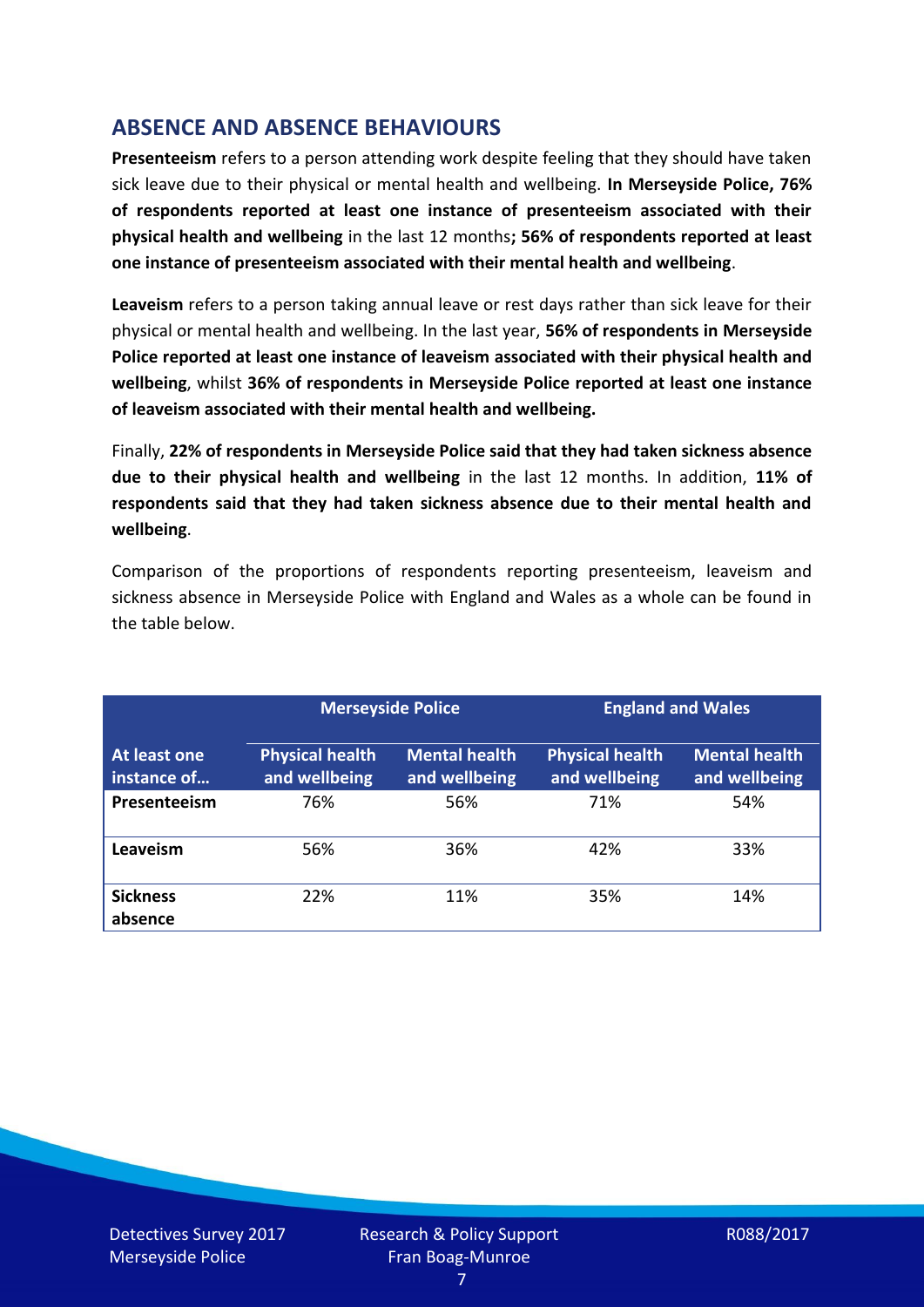### **VIEWS ABOUT THE JOB**

**82% of respondents in Merseyside Police felt that the role of the detective was seen as less valuable to the force than it used to be.** This compares with 85% of detectives in England and Wales as a whole who said that they felt the role of the detective was now less valuable.

Respondents in Merseyside Police were more likely to be dissatisfied than satisfied with their jobs, with **56% of respondents saying that they were dissatisfied and 31% of respondents saying that they were satisfied**. In comparison, 36% of detectives in England and Wales as a whole said that they were dissatisfied with their jobs, whilst 45% of respondents said that they were satisfied.

In addition, **the proportion of respondents in Merseyside Police who said that they were dissatisfied with their job has increased since 2015**, when 39% of respondents reported job dissatisfaction.

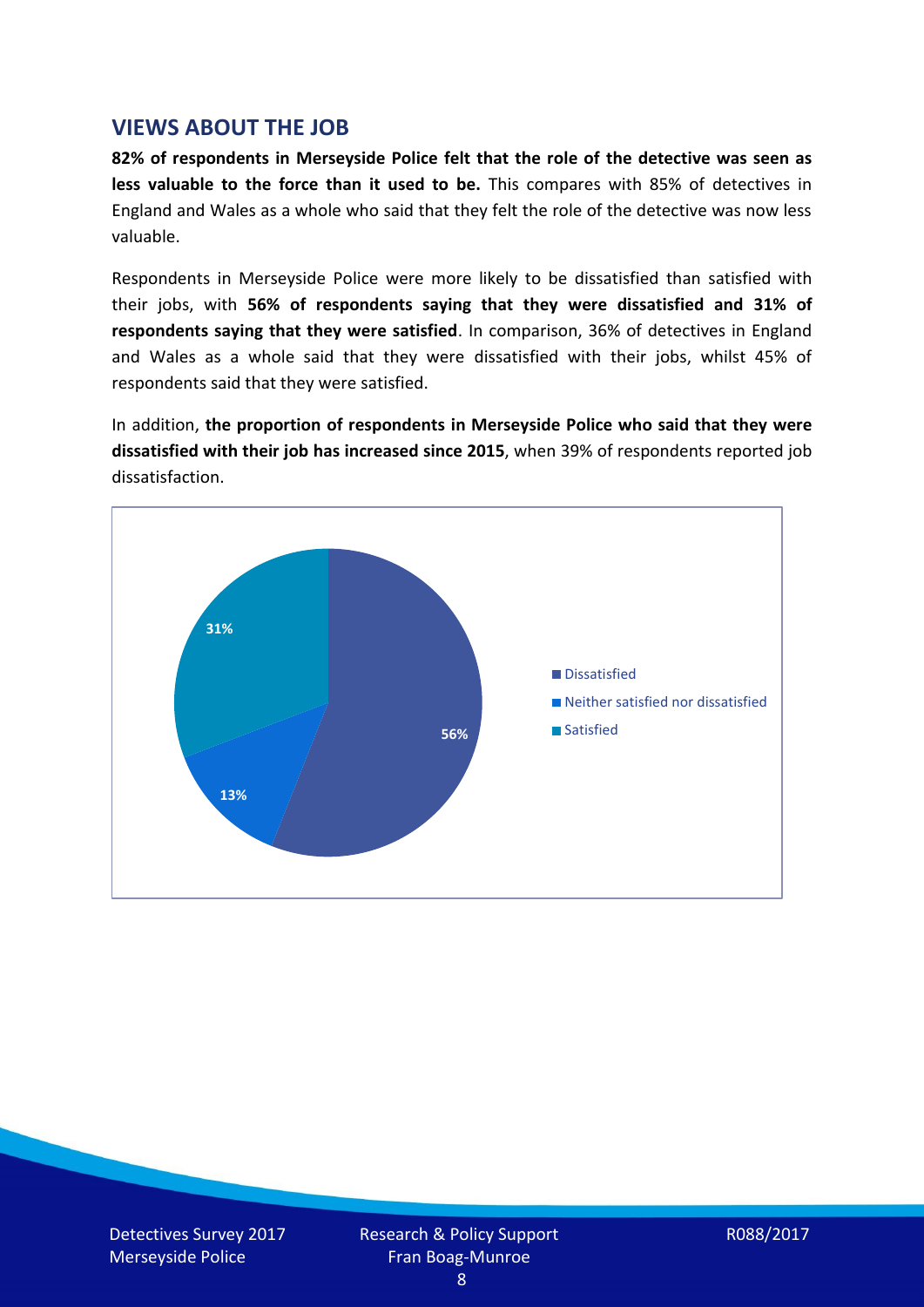## **TRAINING AND CONTINUOUS PROFESSIONAL DEVELOPMENT**

**43% of respondents in Merseyside Police said that they had difficulties securing specific training opportunities**. This has decreased since 2015, when 44% of respondents in Merseyside Police reported difficulties securing specific training opportunities.

The proportion of respondents in Merseyside Police who said that they had difficulties securing training opportunities is lower than the national average, where this year 51% of detectives said that they had difficulties securing training.

In addition, **62% of respondents in Merseyside Police said that they were rarely given enough time to stay up-to-date with the latest developments in their area of work**. This compares to 56% of respondents in England and Wales as a whole. This proportion is higher than in 2015, when 58% of respondents in Merseyside Police said that they rarely had enough time to keep up-to-date with the latest developments.

| Are you given enough time<br>to stay up-to-date with the<br>latest developments in your<br>area of work? | <b>Merseyside Police</b> | <b>England and Wales</b> |
|----------------------------------------------------------------------------------------------------------|--------------------------|--------------------------|
| <b>Rarely</b>                                                                                            | 62%                      | 56%                      |
| <b>Sometimes</b>                                                                                         | 36%                      | 41%                      |
| <b>Always</b>                                                                                            | 2%                       | 4%                       |

A list of reasons why respondents in Merseyside Police said that they were not able to stay up-to-date with the latest developments in their field can been found in the table below.

| It is difficult to stay up-to-date with the latest developments in<br>my field because          | <b>Merseyside</b><br><b>Police</b> | <b>England</b><br>and Wales |
|-------------------------------------------------------------------------------------------------|------------------------------------|-----------------------------|
| I have too many competing priorities                                                            | 87%                                | 79%                         |
| There is no time set aside by my management for study                                           | 73%                                | 76%                         |
| There are not enough officers to cover my day-to-day work for<br>me to attend relevant training | 82%                                | 76%                         |
| My workload is too high                                                                         | 89%                                | 76%                         |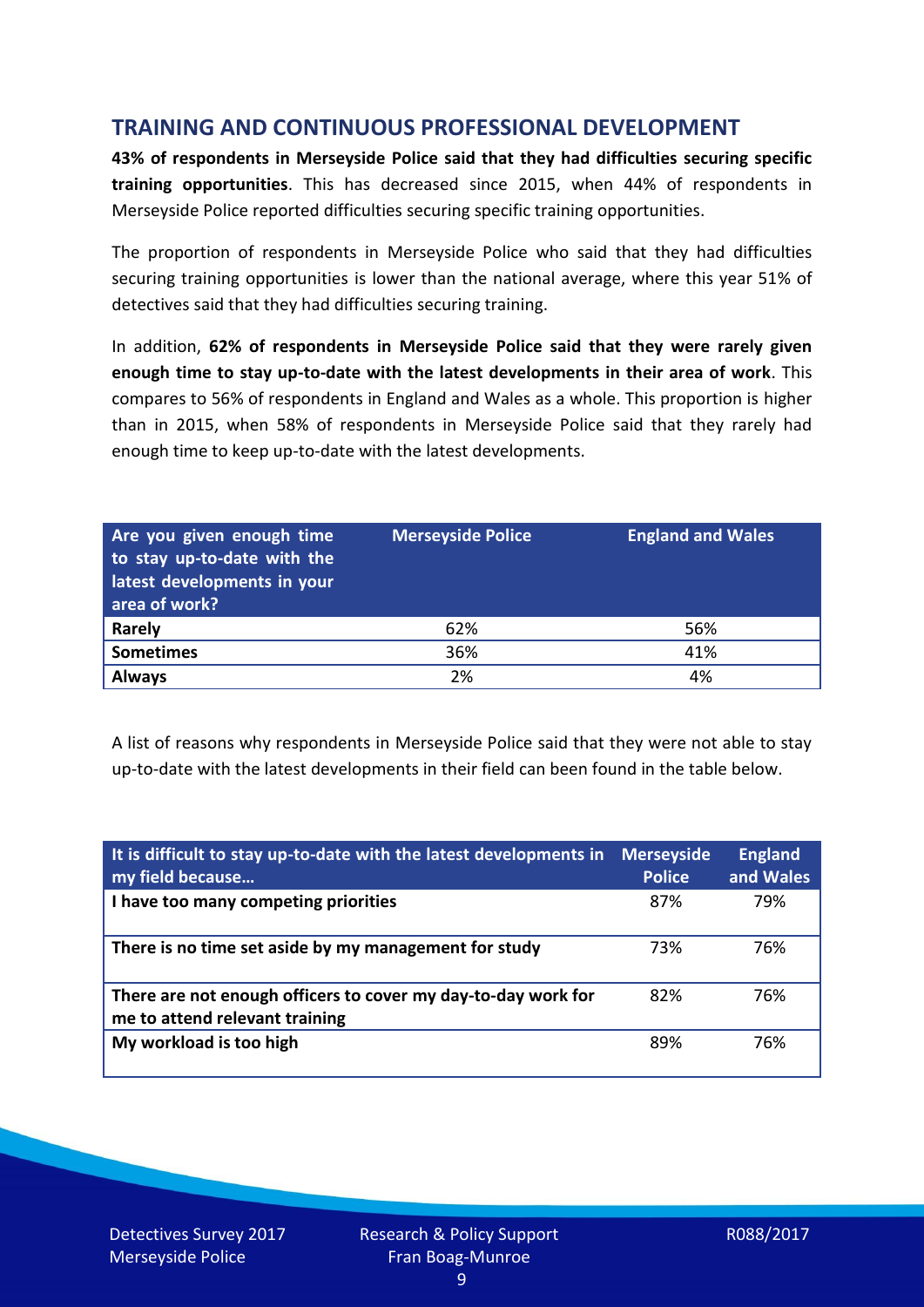| I have too many other commitments                                                        | 84% | 75% |
|------------------------------------------------------------------------------------------|-----|-----|
| The online learning package provided by NCALT is poorly<br>delivered                     | 71% | 73% |
| There are not enough formal training days                                                | 77% | 72% |
| I am too tired at the end of the day                                                     | 74% | 71% |
| Access to knowledge management systems that help<br>communicate new developments is poor | 43% | 51% |
| There is a lack of training staff                                                        | 36% | 46% |
| There is no appropriate training available                                               | 50% | 44% |

## **ATTRACTION AND RETENTION**

**17% of respondents in Merseyside Police said that they would not change their career path, whilst 10% couldn't think of any job they would prefer**. 10% of respondents said that they would like to change their posting but remain a police officer.

In comparison, 15% of respondents in Merseyside Police said that they would like to change jobs and stop being a police officer, 33% said that they would take any other job but with similar earnings and benefits, and 15% would quit immediately if they could find something else to do.

**The proportion of respondents in Merseyside Police who said that they would quit immediately if they could find something else to do has increased since 2015**, when 6% of respondents said that they would quit immediately if they could.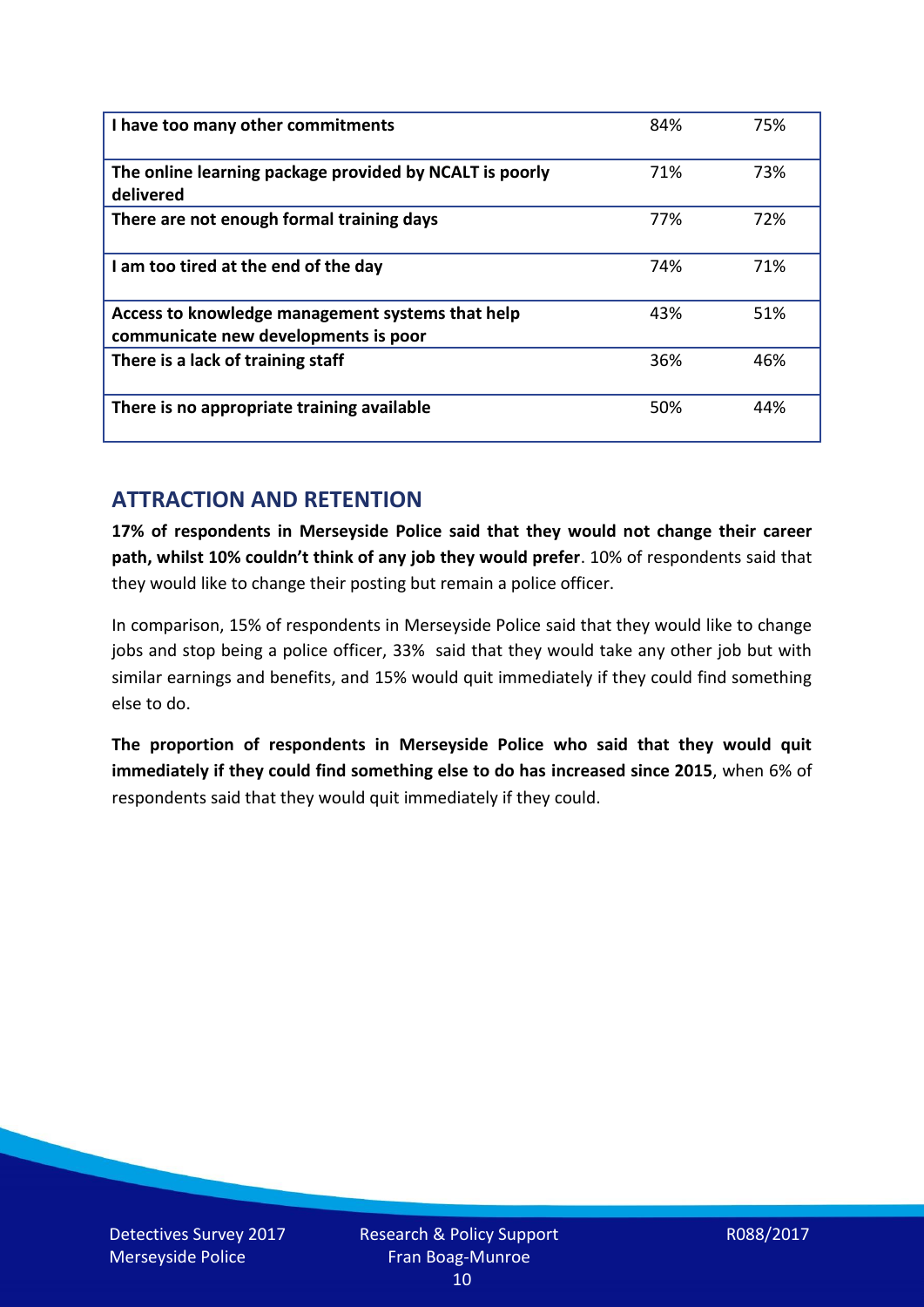|                               | <b>Merseyside Police</b> | <b>England and Wales</b> |
|-------------------------------|--------------------------|--------------------------|
| I would not change my         | 17%                      | 22%                      |
| career path                   |                          |                          |
| I can't think of any job I    | 10%                      | 14%                      |
| would prefer                  |                          |                          |
| I would like to change my     | 10%                      | 14%                      |
| posting but remain a police   |                          |                          |
| officer                       |                          |                          |
| I would like to change my     | 15%                      | 14%                      |
| job and stop being a police   |                          |                          |
| officer                       |                          |                          |
| I would take almost any       | 33%                      | 26%                      |
| other job with similar        |                          |                          |
| earnings and benefits         |                          |                          |
| I would quit immediately if I | 15%                      | 10%                      |
| could find something else to  |                          |                          |
| do                            |                          |                          |